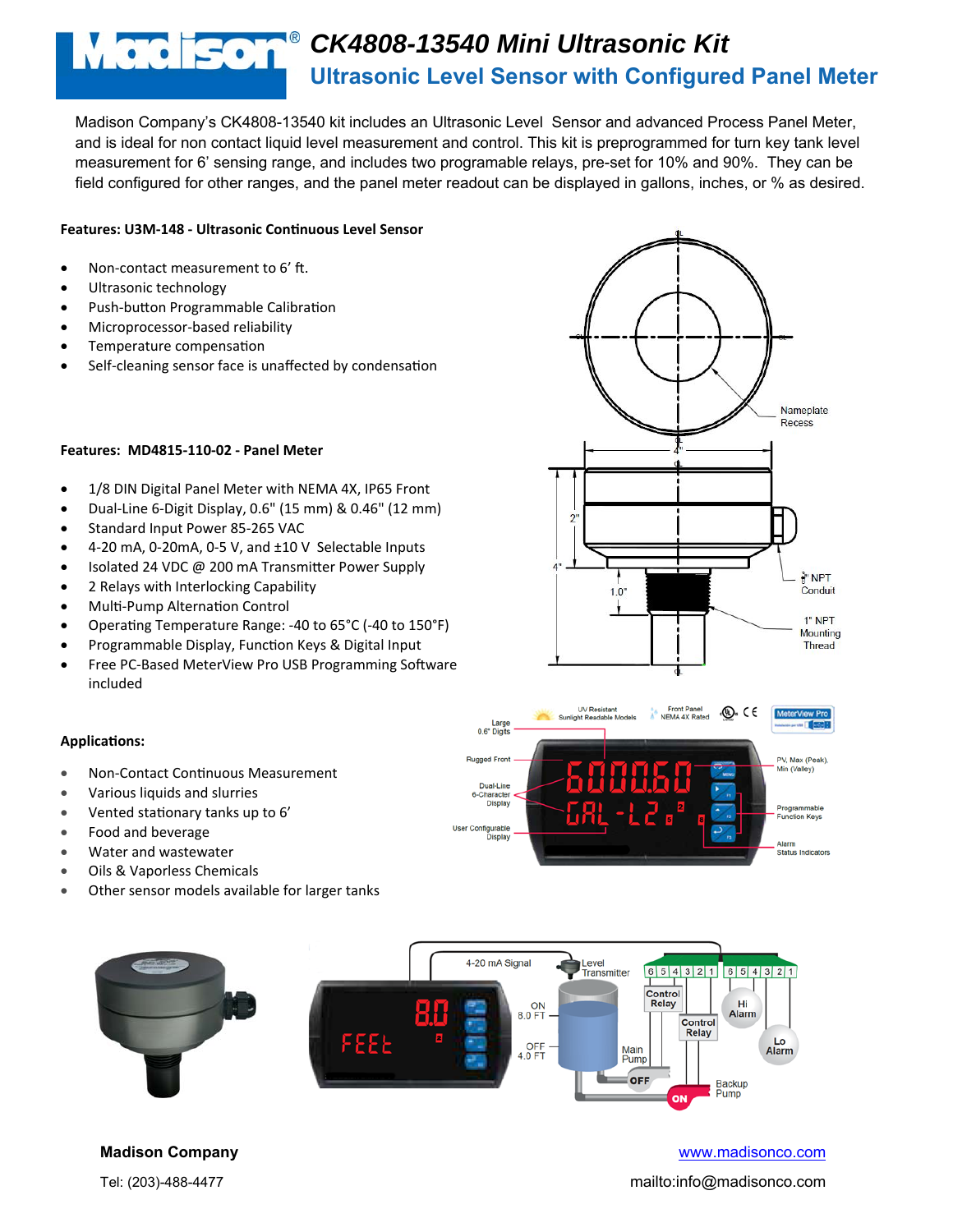

## **WIRING HOOKUP**



Wiring for a 3-Wire 4-20 mA input using internal power



Wiring for internal relays operation.



**Madison Company** www.madisonco.com

Tel: (203)-488-4477 mailto:info@madisonco.com